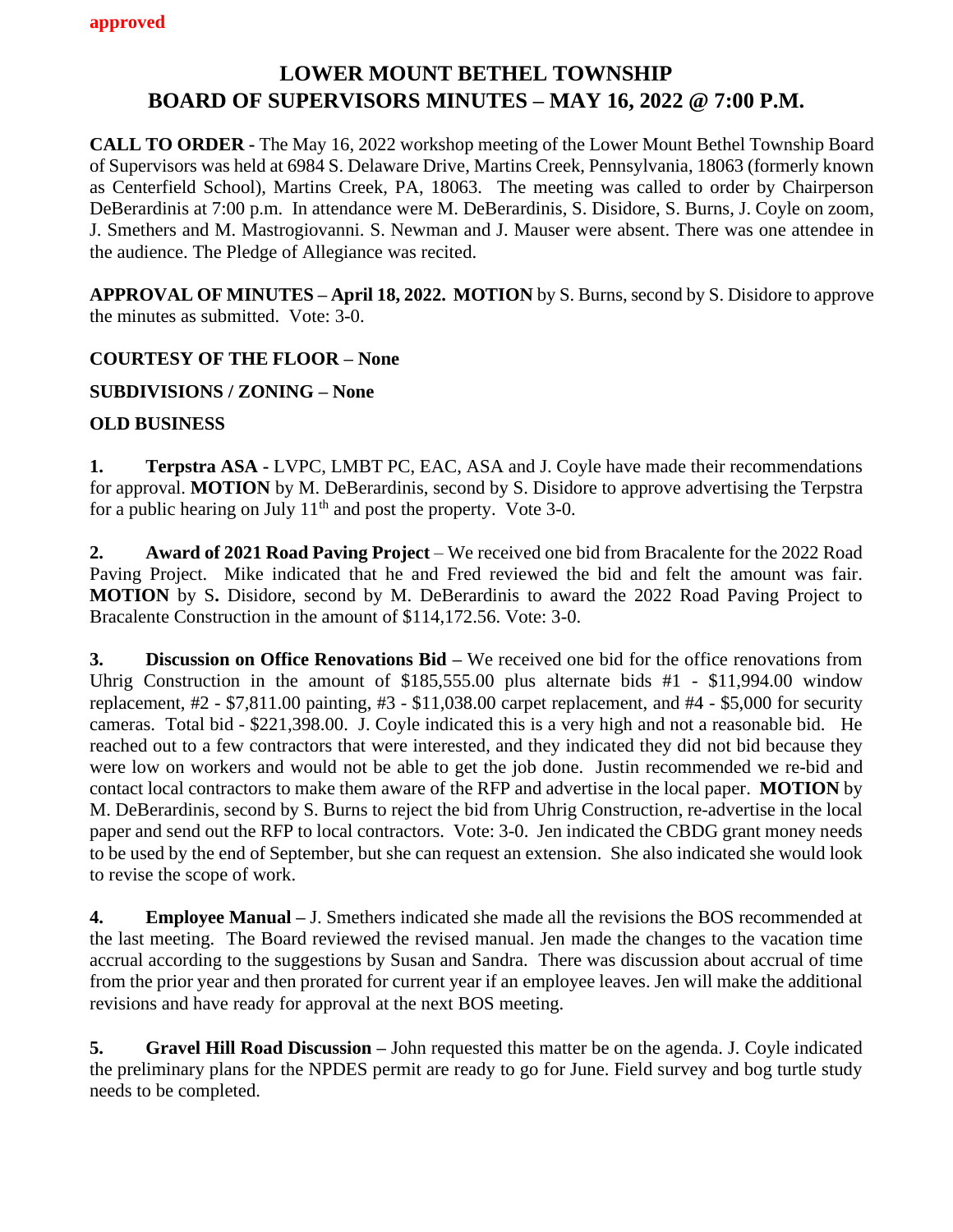J. Smethers mentioned she talked to the Conservation District about applying for the Dirt and Gravel Road grant, but thought we were not interested in applying for this project because it is a private issue. If we do not get the LSA grant for Little Creek Road, then she would like to apply for the Dirt and Gravel Low Volume Road grant for Little Creek Road. Tabled to the next meeting when J. Mauser is present to discuss.

J. Coyle was excused from the meeting at 7:30 p.m.

### **NEW BUSINESS**

**1. Accept Resignation of Jenna Dellanno from the Planning Commission** – We received an email from Jenna that she has moved out of the township. The Planning Commission has accepted her resignation. **MOTION by** M. DeBerardinis, second by S. Disidore to accept Jenna Dellano's resignation from the Planning Commission. Vote: 3-0.

**2. Appointment of Planning Commission Member –** We received a letter of interest from Bruce Smith of 5869 Del Haven Road. The PC has made a recommendation to appoint him. **MOTION** by S. Burns, second by S. Disidore to appoint Bruce Smith to the Planning Commission to fill the remainder of Jenna Dellanno's term. Vote: 3-0.

**3. Appointment of Environmental Advisory Committee Member –** We received a letter/email of interest from Rosalie DeBenedetto. This is to replace David Blaine. She attended the EAC meeting on Monday, May 9th to meet the current members. **MOTION** by M. DeBerardinis, second by S. Burns to appoint Rosalie DeBenedetto to the Environmental Advisory Committee to fill the remainder of David Blaine's term. Vote: 3-0. Jen indicated we never received a resignation letter from Inga Litz.

**4. Review of the LMBT Safety and Health Manual – J. Smethers indicated** this is a requirement for the Insurance Company. Jen reviewed with the BOS the manual sections she needed clarification. Pg. 35 – Using Respiratory Protection, Pg. 38 – Controlling Hazardous Energy in Equipment (Lockout/Tagout), Pg. 43 – Performing Hot Work (Welding, Brazing, Grinding, Cutting). M. DeBerardinis and F. Heitzman indicated this section should be kept in the manual. Pg. 62 – Working Near Traffic (Highway Work Zones) – Also keep in, the Road Crew & M. DeBerardinis need to go for their updated flag certification. J. Smethers will contact the insurance company to see if they offer this certification and set that up for them to attend. **MOTION** by M. DeBerardinis, second by S. Burns to adopt the LMBT Safety and Health Manual as revised. Vote: 3-0.

**APPROVAL OF THE BILLS - MOTION** by M. DeBerardinis, second by S. Disidore to approve the bills in the amount of \$114, 008.06. Vote: 3-0.

**CORRESPONDENCE** - All Correspondence is located in the Township office.

### **REPORTS**

# **Chairman's Report – No report.**

### **Board Members Reports**

**S. Burns –** Samantha gave a Rec. Board update on behalf of M. Posner. Plant sale is this Saturday. We are in need of bakers and watermelons for the Cake Walk at Community Day. Samantha asked if Mike can put compost at office, edge and mulch. She mentioned Jeff did not share with Darlene the date and information for Community Day. The Easter Egg Hunt will be run by the Rec. Board